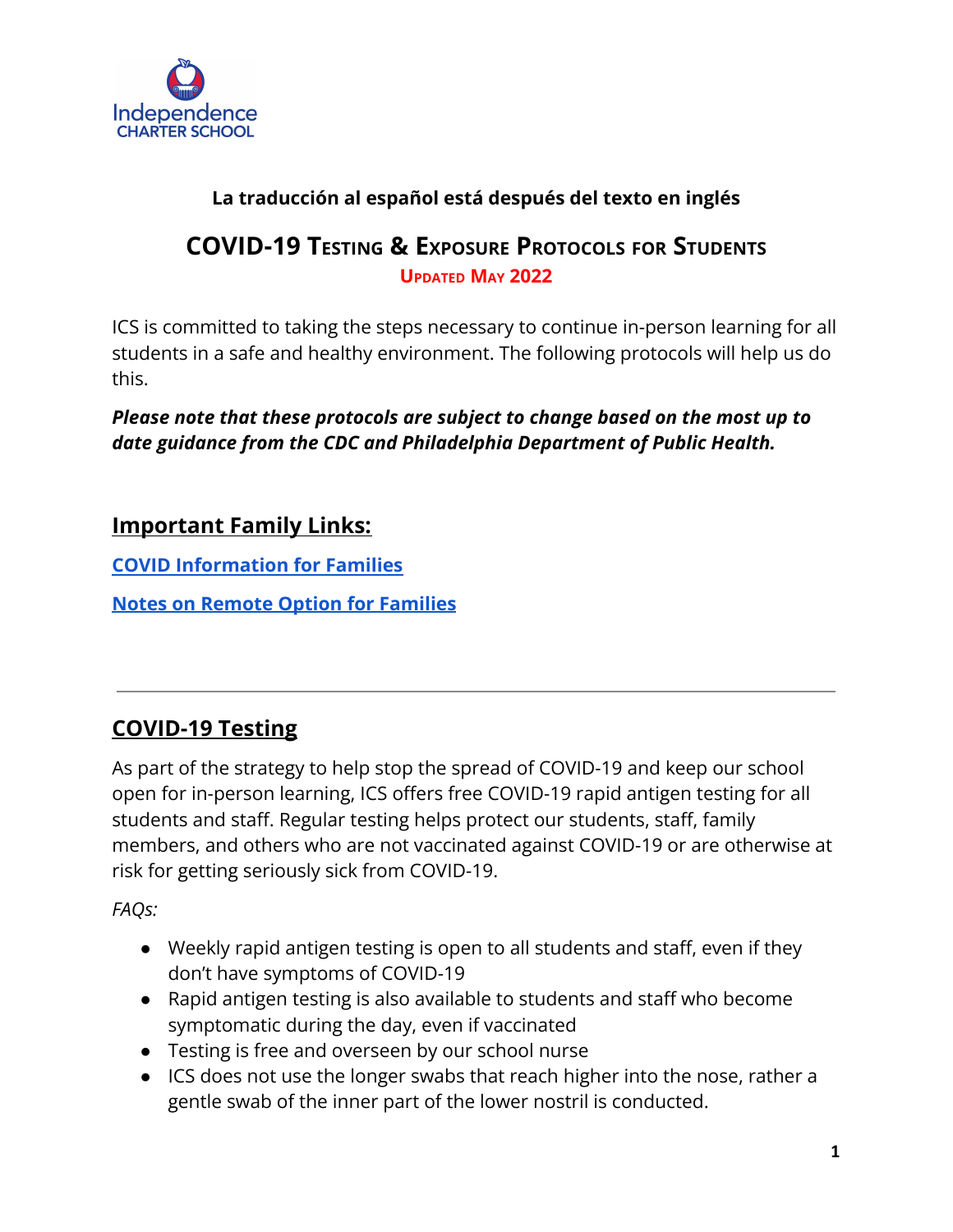

# **Closures**

In the event of a suspected or confirmed case of COVID-19 exposure ICS consults with the Philadelphia Department of Public Health (PDPH) which determines the need for quarantine or closure. It is currently rare to pause a class or school. Most pauses are "functional" due to staff shortages. The decision to quarantine an individual, a class, or to close the school is based on staffing levels, the availability of testing resources and the number of cases within a classroom, a grade group, or across the school.

- An individual who has tested positive for COVID-19 and was present in-person at ICS during the period of infection is considered a "case."
- 1- to 2-day closures may be needed when ICS needs additional time to identify, notify, and exclude close contacts.
- Cases must be within the past 14 days and in school during their infectious period to count towards cohort, grade, or school closures.

## **\*\*Please use [this form](https://docs.google.com/forms/d/e/1FAIpQLSfBOBlE8bnal52pDz-913GZgsT1IVXyu34C8_RwsClF_phBpA/viewform) to inform the school nurse of any COVID situations affecting your family.\*\***

## **Requirements for Students Who are Positive for COVID-19**

Students who test positive for COVID regardless of vaccination status must:

- Isolate at home for 10 days.
- Students may return to school 10 days after symptoms started (or after testing positive if asymptomatic) if student does not have a fever for at least 24 hours without taking fever-reducing medicines, and symptoms are improving (some symptoms may linger)
- Use **[this form](https://docs.google.com/forms/d/e/1FAIpQLSfBOBlE8bnal52pDz-913GZgsT1IVXyu34C8_RwsClF_phBpA/viewform)** to inform the school nurse to receive an exact return date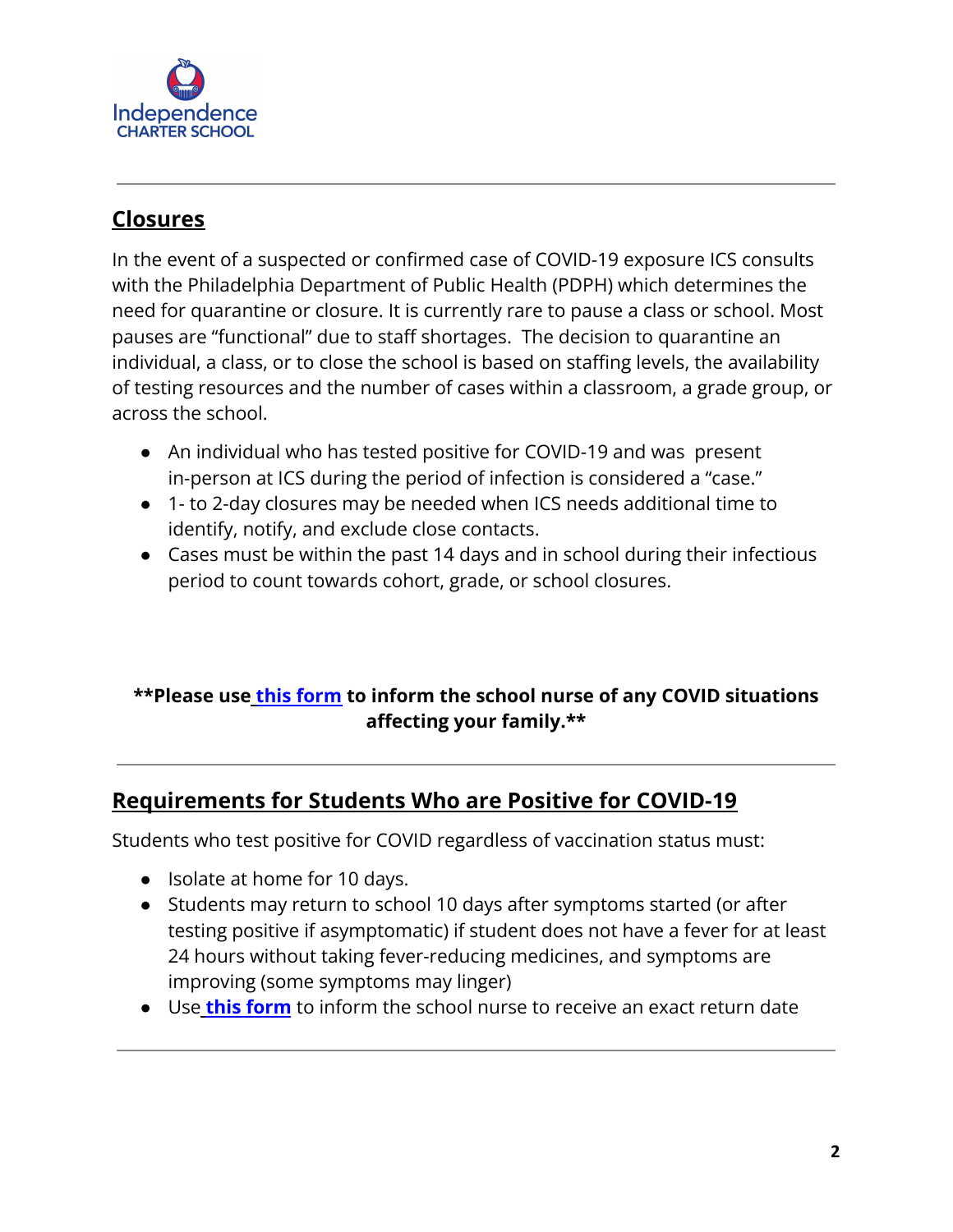

## **Requirements for COVID-19 Exposures**

### *Close Contacts*

Regardless of vaccination status all close contacts\*\* must monitor themselves for fever and cough, shortness of breath and other COVID-19 symptoms for 10 days after their last exposure to someone with COVID-19. In addition close contacts must wear a mask for 10 days post exposure.

### *Household Exposures*

Regardless of vaccination status all students with a household exposure must quarantine (this includes siblings of students that have tested positive for COVID-19). Students with a household exposure must do the following to return to school:

- Use **[this form](https://docs.google.com/forms/d/e/1FAIpQLSfBOBlE8bnal52pDz-913GZgsT1IVXyu34C8_RwsClF_phBpA/viewform)** to inform the school nurse of a household exposure; and
- Have a negative test result within 48 hours of exposure; and
- Remain symptom free; and
- On day five they may return to school with a negative rapid test administered by the School Nurse at 7:30am on day 5 post exposure

*\*\*Please note that, in general, a close contact is an individual who has been within 6 feet of a COVID positive individual for more than 15 minutes, whether masked or unmasked.*

# **General Quarantining FAQs**

### **If my child must quarantine, will they be able to engage in distance learning?**

This year, when students are required by the School Nurse to have an extended absence for COVID exposure reasons, we are offering them the option to join their teacher's Zoom feed during certain times of the school day. (See [January's](https://independencecharter.org/wp-content/uploads/2022/01/Community-Letter.Winter-Break.pdf) [Community Letter](https://independencecharter.org/wp-content/uploads/2022/01/Community-Letter.Winter-Break.pdf).)

Here is additional information about the current process:

**Teachers** *do not* **open their Zoom rooms on a daily basis. Families must follow the process below in order to have a remote option approved in advance.** We do not have the capacity for students to join remotely "on-demand" for 1- or 2- day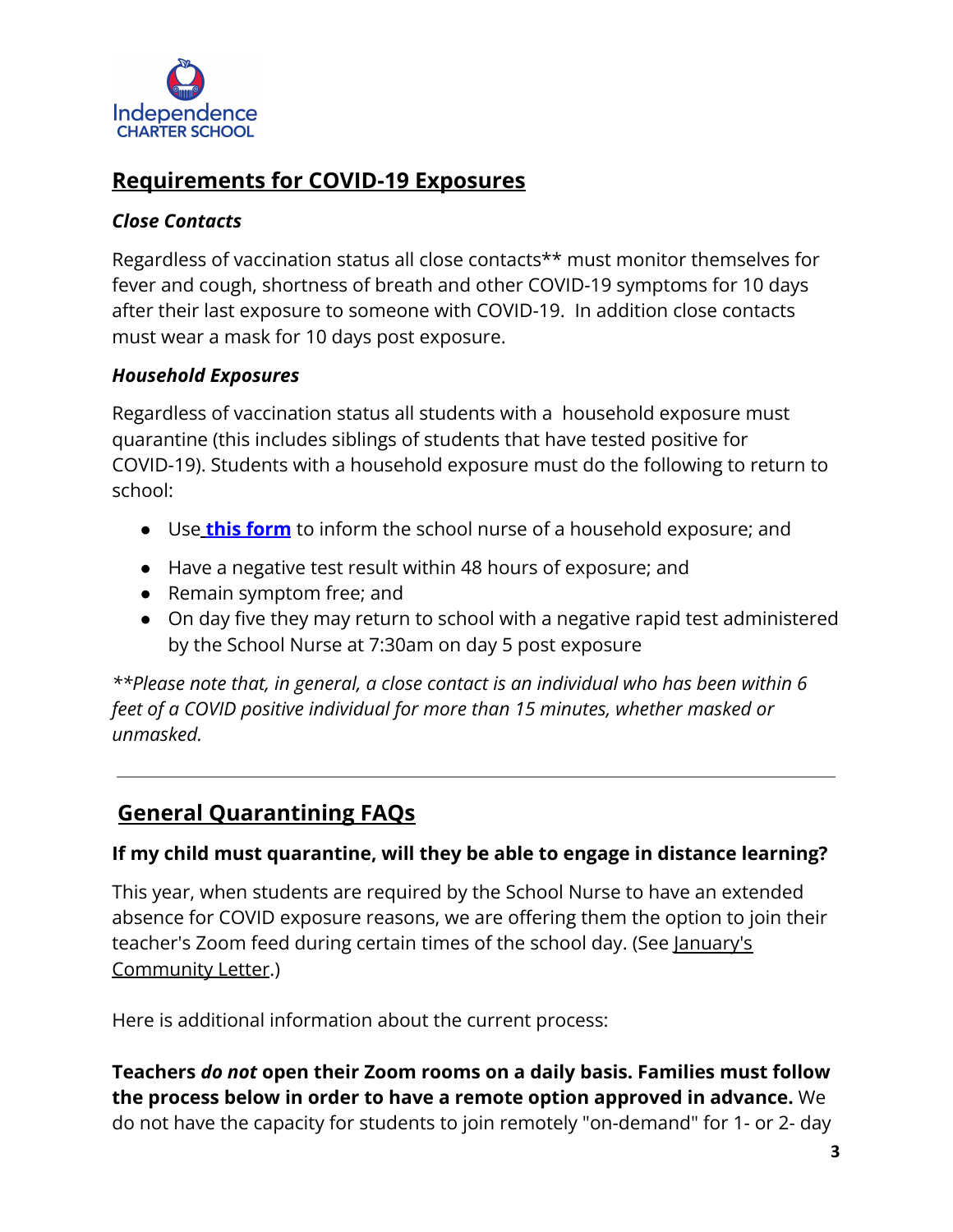

absences that are typical in the course of a school year and are unrelated to COVID quarantines. On those occasions, simply email [attendance@icscharter.com](mailto:attendance@icscharter.com) and students will have an excused absence, just as they would have in past school years.

**If your child has tested positive for COVID or has been exposed to COVID, you must [complete](https://docs.google.com/forms/d/e/1FAIpQLSfBOBlE8bnal52pDz-913GZgsT1IVXyu34C8_RwsClF_phBpA/viewform) this form**. The School Nurse will then be in contact with you to determine next steps.

**You will know that we are prepared for your child to join remotely when you receive email instructions from our tech team.** This can take up to one full school day after you complete the above form and after Nurse Simone follows up with you to confirm your child's status. If you have not heard from anyone on the tech team after one school day, please feel encouraged to emailhelpdesk@icscharter.com to inquire.

**Virtual learning is available only for extended absences.** Our virtual option allows students to view their classroom and stay connected to their teachers during their extended absence, but it is *not* meant to replace the experience of learning in person, nor is it the same as online learning.

**Expect the unexpected and please be patient.** We are doing what we can with the resources that we have. Zoom rooms might not open when planned due to schedule disruptions, technical difficulties, substitute teachers, and more.

# **Protocolos de exposición y prueba de COVID-19**

# **para Estudiantes**

## **Actualizado en Mayo de 2022**

ICS se compromete a tomar las medidas necesarias para continuar el aprendizaje en persona para todos los estudiantes en un entorno seguro y saludable. Los siguientes protocolos nos ayudarán a hacer esto.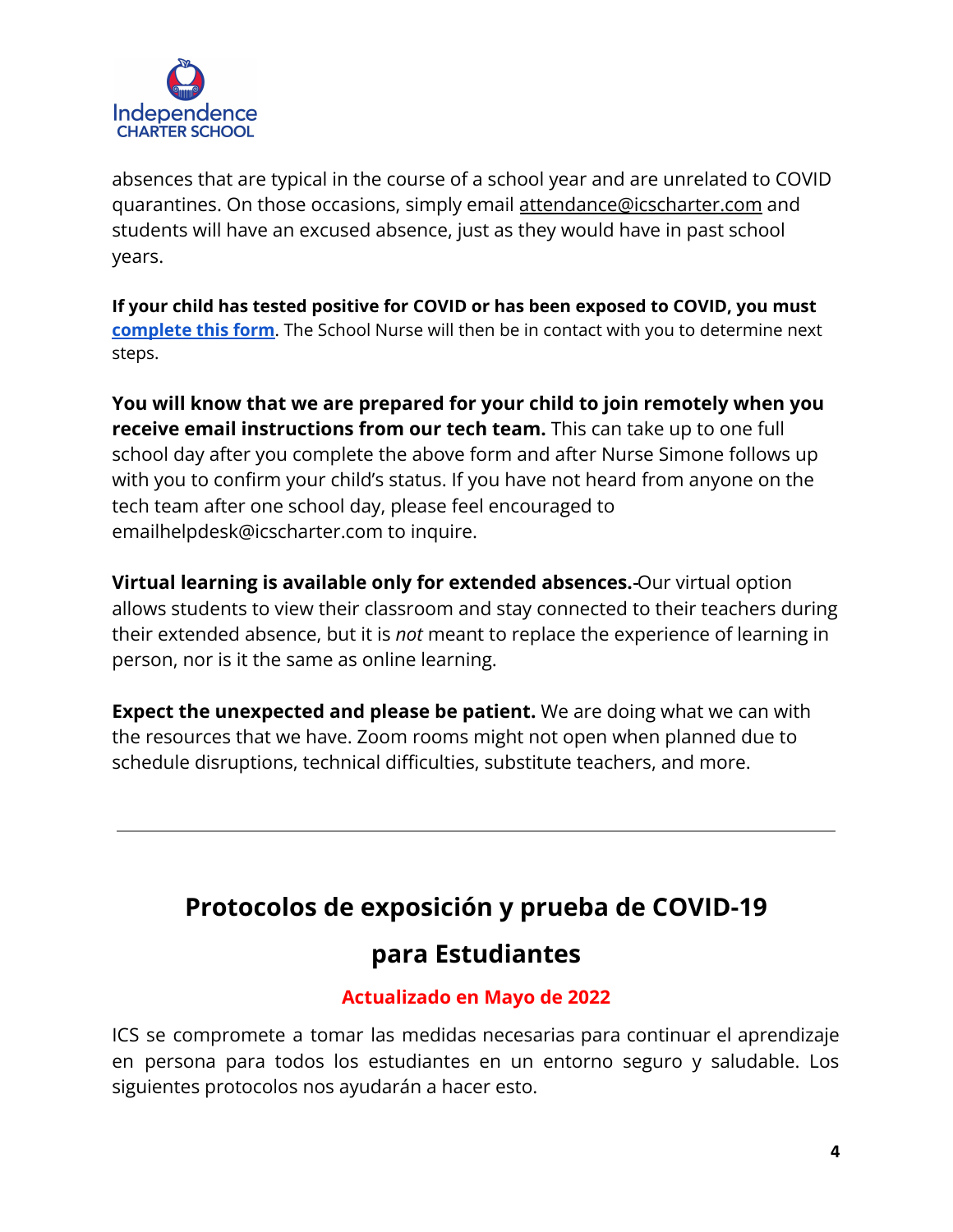

**Tenga en cuenta que estos protocolos están sujetos a cambios según la orientación más actualizada de los CDC y el Departamento de Salud Pública de Filadelfia.**

**\_\_\_\_\_\_\_\_\_\_\_\_\_\_\_\_\_\_\_\_\_\_\_\_\_\_\_\_\_\_\_\_\_\_\_\_\_\_\_\_\_\_\_\_\_\_\_\_\_\_\_\_\_\_\_\_\_\_\_\_\_\_\_\_\_\_\_\_\_\_\_\_\_\_\_\_\_\_\_\_\_\_\_\_\_\_\_\_\_\_\_\_\_\_**

**Enlaces Importantes para la Familia:**

**[Información sobre Covid para familias](https://docs.google.com/document/d/16edqUOaSs8NBz4Ho4GgpTGYcc3QtjSms40ETqxN8_Ko/edit#)**

**[Notas para escuela en-línea para Familias](https://docs.google.com/document/d/15-x1wvTSHhjAkzJLYRTFhKS2vcGNs8UI3Nwjr0NpNcU/edit)**

## **Pruebas de COVID-19**

Como parte de la estrategia para ayudar a detener la propagación de COVID-19 y mantener nuestra escuela abierta para el aprendizaje en persona, ICS ofrece pruebas gratuitas de COVID-19 para todos los estudiantes y el personal. Las pruebas periódicas ayudan a proteger a nuestros estudiantes, personal, familiares y otras personas que no están vacunadas contra el COVID-19 o que corren el riesgo de enfermarse gravemente por el COVID-19.

### **Preguntas frecuentes:**

- Las pruebas semanales están abiertas para todos los estudiantes y el personal, incluso si no tienen síntomas de COVID-19
- Las pruebas también están disponibles para los estudiantes y el personal que presentan síntomas durante el día, incluso si están vacunados.
- Las pruebas son gratuitas y están supervisadas por nuestra enfermera escolar:
- ICS no utiliza los hisopos más largos que llegan más arriba en la nariz, sino que se realiza un hisopo suave de la parte interna de la fosa nasal inferior.

### **Cierres**

En caso de un caso sospechoso o confirmado de exposición a COVID-19, ICS consulta con el Departamento de Salud Pública de Filadelfia (PDPH), que determina la necesidad de cuarentena o cierre. La decisión de poner en cuarentena a un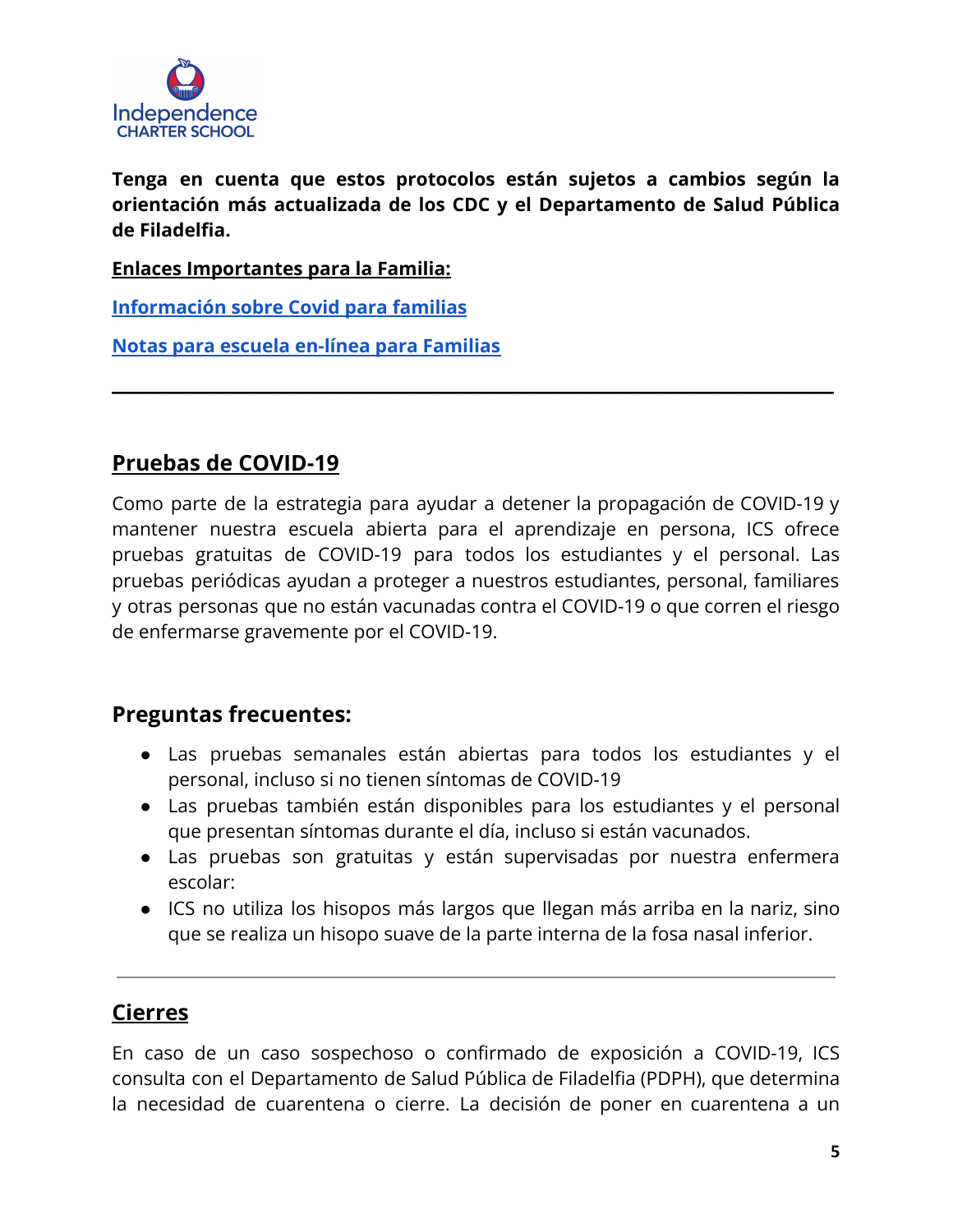

individuo, una clase o cerrar la escuela se basa en los niveles de personal, la disponibilidad de recursos de prueba y la cantidad de casos para un salón de clases, un grupo de grado o en toda la escuela.

- Una persona que dio positivo por COVID-19 y estuvo presente en persona en ICS durante el período de infección se considera un "caso".
- Es posible que se necesiten cierres de 1 a 2 días cuando ICS necesite tiempo adicional para identificar, notificar y excluir contactos cercanos.
- Los casos deben estar dentro de los últimos 14 días y en la escuela durante su período infeccioso para contar para el cierre de cohortes, grados o escuelas.

### **\*\*Utilice este [formulario](https://docs.google.com/forms/d/e/1FAIpQLSfBOBlE8bnal52pDz-913GZgsT1IVXyu34C8_RwsClF_phBpA/viewform) para informar a la enfermera de la escuela sobre cualquier situación de COVID que afecte a su familia.\*\***

### **Requisitos para estudiantes que son positivos para COVID-19**

Los estudiantes que dan positivo por COVID, no importando el estado de vacunación deben:

- Aislamiento en casa durante 10 días.
- Los estudiantes pueden regresar a la escuela 10 días después de que comenzaron los síntomas (o después de dar positivo si son asintomáticos) si el estudiante no tiene fiebre durante al menos 24 horas sin tomar medicamentos para reducir la fiebre y los síntomas están mejorando (algunos síntomas pueden persistir)
- Use **este [formulario](https://docs.google.com/forms/d/e/1FAIpQLSfBOBlE8bnal52pDz-913GZgsT1IVXyu34C8_RwsClF_phBpA/viewform)** para informar a la enfermera de la escuela para recibir una fecha exacta de regreso

### **Requisitos para estudiantes expuestos a Covid-19**

### *Contactos Cercanos*

Independientemente del estado de vacunación, todos los contactos cercanos\*\* deben monitorearse para detectar fiebre y tos, dificultad para respirar y otros síntomas de COVID-19 durante 10 días después de su última exposición a alguien con COVID-19. Además, los contactos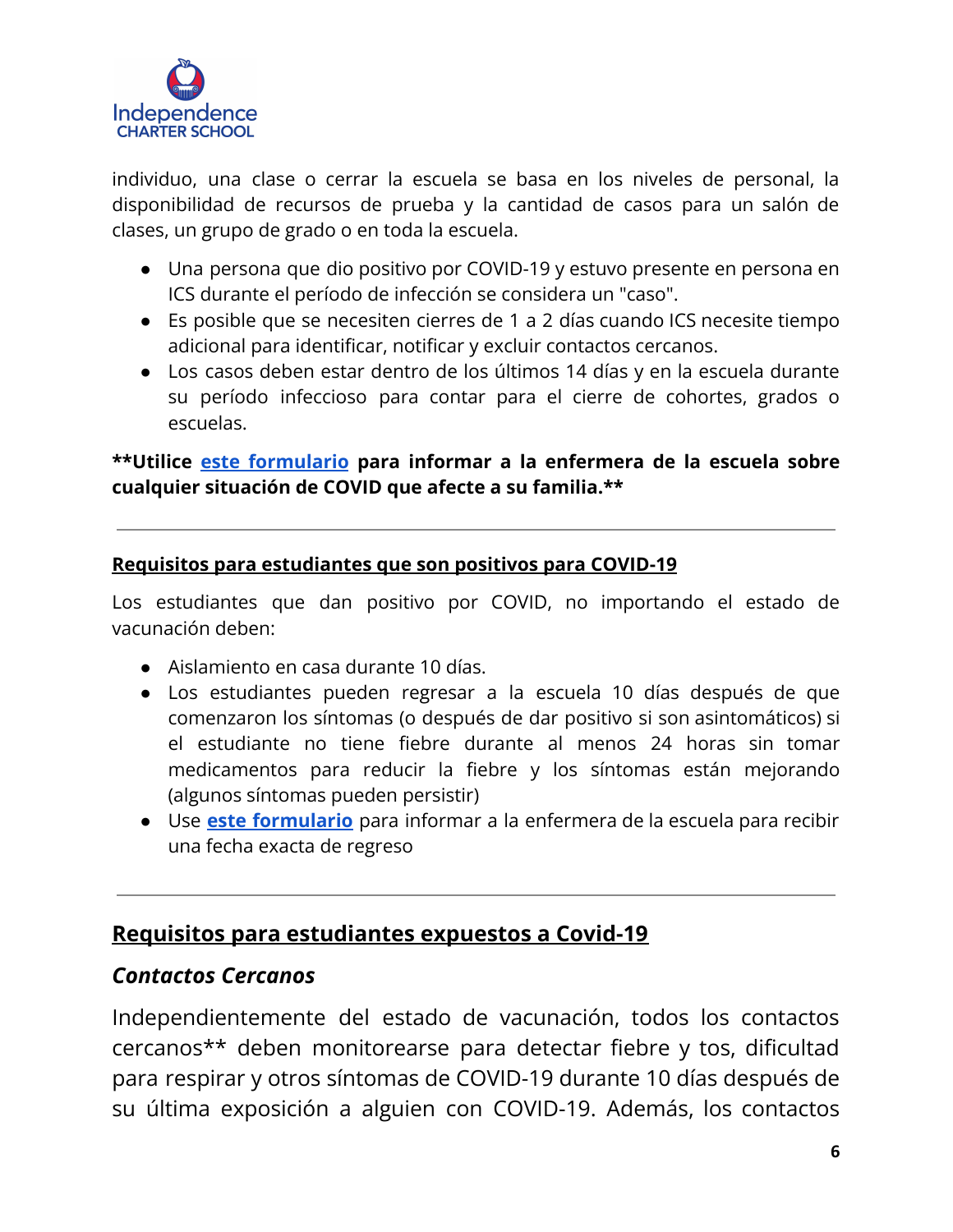

cercanos deben usar una máscara durante 10 días después de la exposición.

### *Exposiciones en el Hogar*

Independientemente del estado de vacunación, todos los estudiantes expuestos en el hogar deben ponerse en cuarentena (esto incluye a los hermanos de los estudiantes que dieron positivo por COVID-19). Los estudiantes con una exposición en el hogar deben hacer lo siguiente para regresar a la escuela:

- Use **este [formulario](https://docs.google.com/forms/d/e/1FAIpQLSfBOBlE8bnal52pDz-913GZgsT1IVXyu34C8_RwsClF_phBpA/viewform)** para informar a la enfermera de la escuela sobre una exposición en el hogar; y
- Tener un resultado de prueba negativo dentro de las 48 horas posteriores a la exposición; y
- Permanecer libre de síntomas; y
- El día cinco, pueden regresar a la escuela con una prueba rápida negativa administrada por la enfermera escolar a las 7:30 am del día 5 posterior a la exposición.

**\*\***Tenga en cuenta que, en general, un contacto cercano es una persona que ha estado a menos de 6 pies de una persona con resultado positivo de COVID durante más de 15 minutos, ya sea con o sin máscara.

### **Preguntas frecuentes generales sobre cuarentena**

### **Si mi hijo debe ponerse en cuarentena, ¿podrá participar en el aprendizaje a distancia?**

Este año, cuando la enfermera escolar requiere que los estudiantes tengan una ausencia prolongada por razones de exposición a COVID, les ofrecemos la opción de unirse a la transmisión de Zoom de su maestro durante ciertos momentos del día escolar. **([Vea la Carta a la comunidad de enero](https://independencecharter.org/wp-content/uploads/2022/01/Community-Letter.Winter-Break.pdf)).**

Aquí hay información adicional sobre el proceso actual:

**Los maestros no abren sus salas de Zoom todos los días. Las familias deben seguir el proceso a continuación para que se apruebe una opción remota por adelantado.** No tenemos la capacidad para que los estudiantes se unan de forma